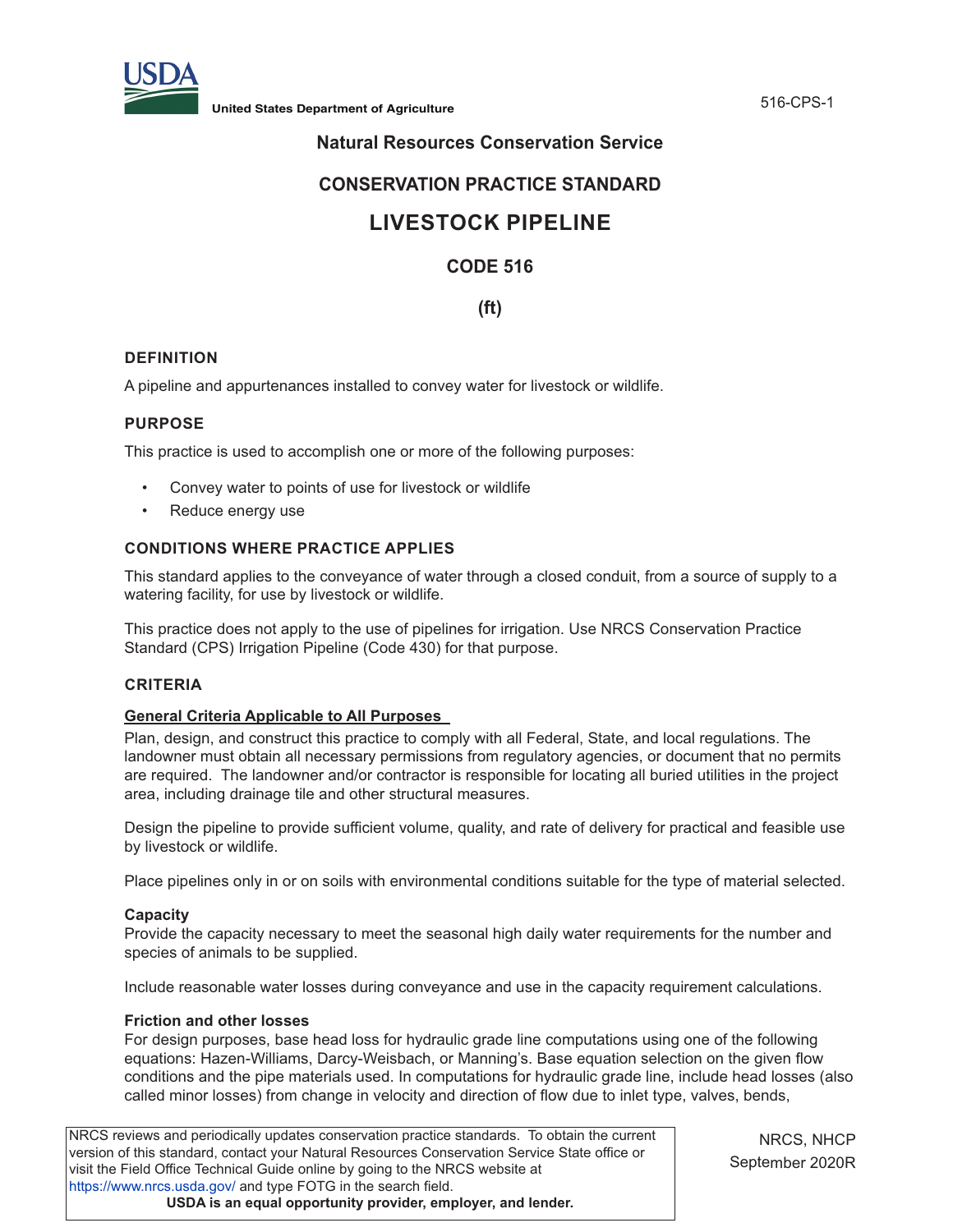enlargements, or contractions, as appropriate. For closed, pressurized systems, maintain the hydraulic grade line for all pipelines above the top of the pipeline at all locations for all flows, unless specifically designed for negative internal pressures.

#### **Pipe design**

Design pipelines to meet all service requirements such that internal pressure, including hydraulic transients or static pressure at any point, is less than the pressure rating of the pipe.

Design flexible conduits such as plastic and metal pipe using NRCS National Engineering Handbook (NEH) (Title 210), Part 636, Chapter 52, "Structural Design of Flexible Conduits," and the following criteria.

#### Plastic pipe

When operating at design capacity, limit the full-pipe flow velocity to 5 feet per second in pipelines with valves or other flow control appurtenances placed within the pipeline or at the downstream end. As a safety factor against transient pressures, limit the working pressure at any point to 72 percent of the pressure rating of the pipe at the planned operating temperature. If either of these limits must be exceeded, provide special design consideration to the flow conditions, and take measures to adequately protect the pipeline against transient pressures.

#### Metal pipe

Determine the specified maximum allowable pressure using the hoop stress formula, limiting the allowable tensile stress to 50 percent of the yield-point stress for the material selected. Design stresses for commonly used metal pipes are shown in 210-NEH-636-52.

#### **Support of pipe**

Where needed, provide support for pipelines installed aboveground to provide stability against external and internal forces. Design pipe support using 210-NEH-636-52.

#### **Joints and connections**

Design and construct all connections to withstand the pipeline working pressure without leakage, and leave the inside of the pipeline free of any obstruction that would reduce capacity.

Obtain permissible joint deflection from the manufacturer for the type of joint and pipe material used. Place expansion joints adjacent to and downhill from anchors or thrust blocks in sloping metal pipelines.

Install expansion joints as needed in pipelines with welded pipe joints to limit pipeline stresses to the allowable values.

Base the allowable longitudinal bending for the pipeline on type of material and the pressure rating, and in accordance with industry standards or as described in 210-NEH-636-52.

Design joints for suspended pipelines for pipe loading, including the water in the pipe, wind, ice, and the effects of thermal expansion and contraction.

Joints and connections for metal pipes should be of similar materials whenever possible. If dissimilar materials are used, protect the joints or connections against galvanic corrosion.

#### **Depth of cover**

Install buried pipe at sufficient depth below the ground surface to provide protection from hazards imposed by traffic loads, farming operations, freezing temperatures, or soil cracking, as applicable.

Pipelines will have sufficient strength to withstand all external loads on the pipe for the given installation conditions. Use live loads appropriate for the anticipated traffic conditions.

Where it is not possible to achieve sufficient cover or sufficient strength with the pipeline alone, use a carrier (encasement) pipe or other mechanical measures to provide the pipeline system with adequate strength to withstand all anticipated loading conditions.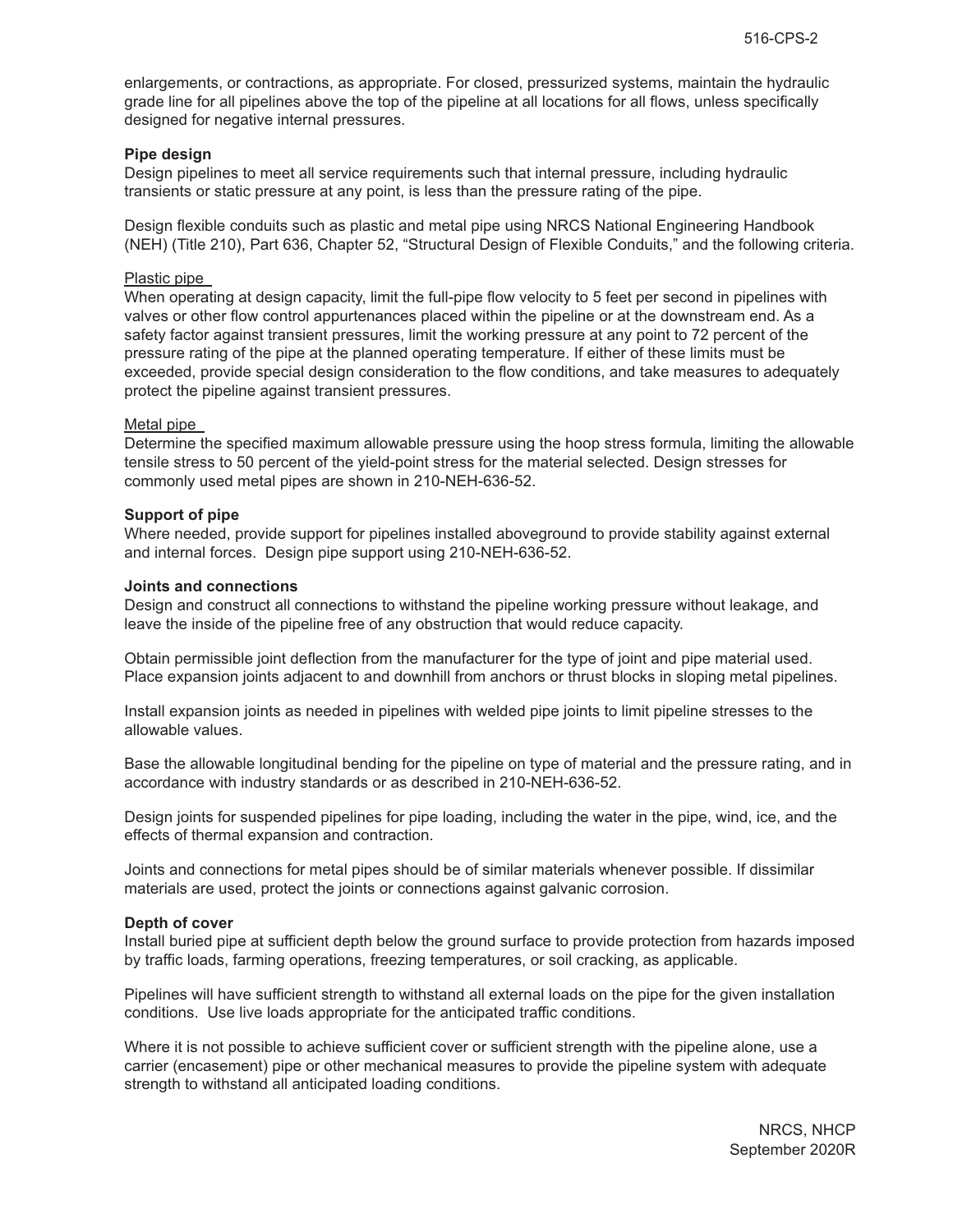#### **Pressure reduction**

Incorporate pressure-reducing valves or breaker tanks to protect the pipeline in circumstances such as pressure gain exceeding pressure loss by a significant amount, excessive static pressures, or excessive flow rates.

#### **Valves and other appurtenances**

Pressure ratings of valves and other appurtenances will equal or exceed the design working pressure. When lever-operated valves are used, perform an analysis to evaluate potential transient pressures, assuming rapid valve closure.

#### Check valves and backflow prevention

Install a backflow prevention device or air-gap between pump discharge and the pipeline if detrimental backflow may occur. If an air-gap is used, the air-gap must be at least twice the inside diameter of the supply pipe or valve opening, or 1 inch, whichever is greater.

Use approved backflow prevention devices on all pipelines where back flow may contaminate the source water supply or ground water.

#### Pressure relief valves

Install a pressure relief valve between the pump discharge and the pipeline if excessive pressure can build up when all valves are closed. If needed to protect the pipeline against malfunction or failure of pressure-reducing valves, install pressure relief valves downstream of pressure-reducing valves.

Set pressure relief valves to open at a pressure as low as practical, but no greater than 5 pounds per square inch above the design working pressure rating or maximum allowable pressure of the pipe. The valves shall have sufficient flow capacity to reduce the excessive pressures in the pipeline. Mark the pressure at which the valves start to open on each pressure relief valve. Seal adjustable pressure relief valves or otherwise alter to prevent changing the adjustment from that marked on the valve.

In lieu of a detailed transient pressure analysis, the minimum size of pressure relief valve will be onefourth inch nominal valve size per inch of the nominal pipeline diameter.

#### Air vents

Provide for entry and removal of air along the pipeline, as needed to prevent air locking, hydraulic transients, or pipe collapse. Include provisions for air release and vacuum relief, as needed to protect the pipeline. Design the pipeline to remain below the hydraulic grade line during operation. If parts of the pipeline will be located above the hydraulic gradient, periodic use of an air pump may be required.

#### Surge tanks and air chambers

Where surge tanks or air chambers are required for control of hydraulic transients or water column separation, they will be of adequate size to ensure the water volume needs of the pipeline are met without the tank/chamber being emptied, and the required flow rate into the pipeline for the calculated pressure drop is met.

#### Outlets and water level control

Appurtenances to deliver water from the pipe to the watering facility will have adequate capacity to deliver the required flow. Where water is supplied continuously to the watering facility, use automatic water level controls (such as float valves) to control the flow of water and to prevent unnecessary overflows.

Design outlets and water level controls to withstand or be protected from damage by livestock, wildlife, freezing, and ice damage. Design outlets to minimize erosion, physical damage, or deterioration due to exposure.

#### **Thrust control**

Abrupt changes in pipeline grade, horizontal alignment, or size reductions may require an anchor or thrust blocks to absorb pipeline axial thrust. Thrust control is typically needed at the end of the pipeline and at in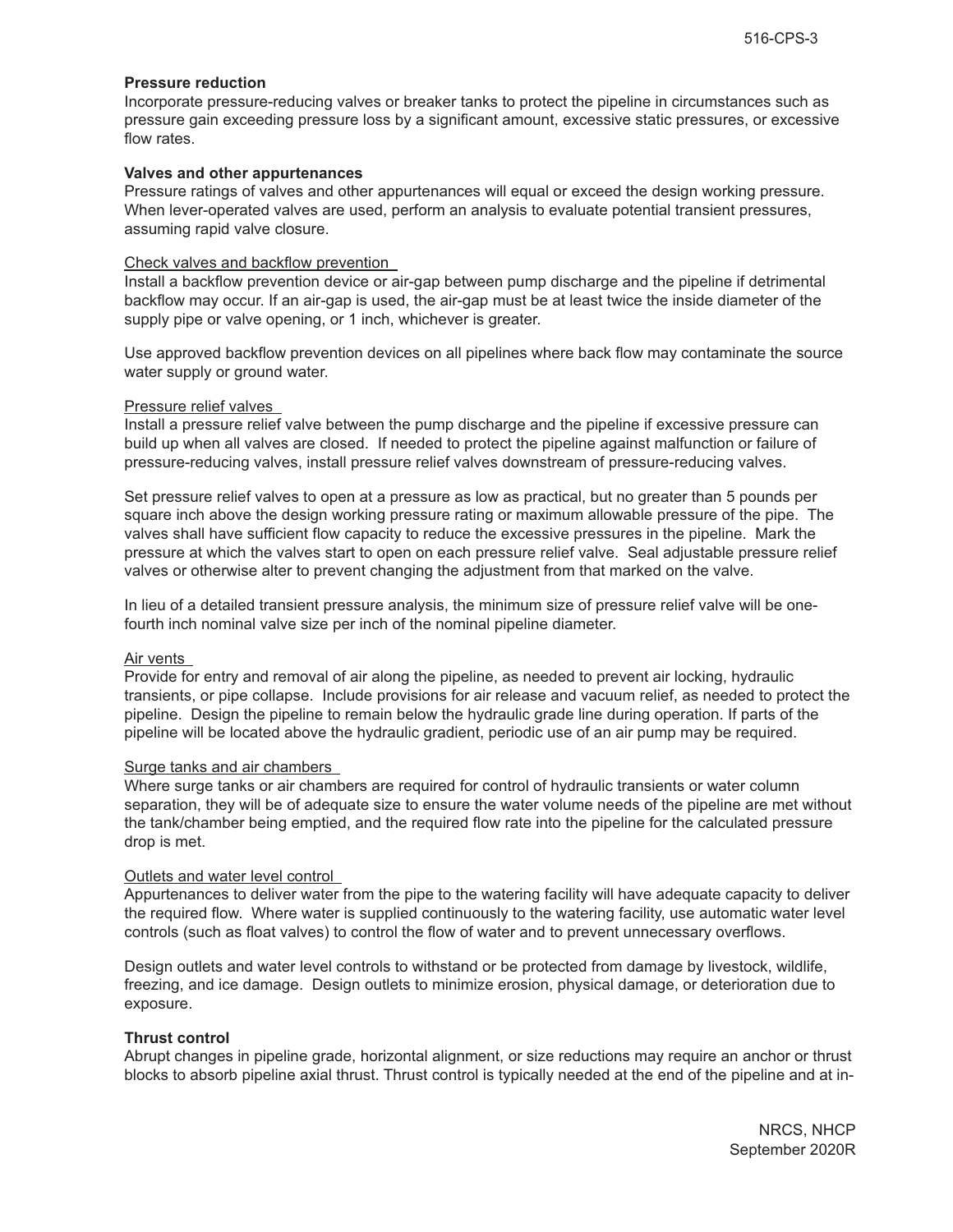line control valves. Follow the pipe manufacturer's recommendations for thrust control. In absence of manufacturer's data, design thrust blocks using 210-NEH-636-52.

#### **Thermal effects**

For plastic pipe, thermal effects must be properly factored into system design. Values and procedures for pressure rating reduction will follow information described in 210-NEH-636-52.

#### **Physical protection**

Galvanize steel pipe installed above ground, or protect with a suitable protective paint coating.

Plastic pipe installed aboveground will be resistant to ultraviolet light throughout the intended life of the pipe, or measures must be taken to protect the pipe from damage due to ultraviolet light.

Protect all pipes from hazards presented by traffic loads, farm operations, freezing temperatures, fire, thermal expansion, and contraction. Take reasonable measures to protect the pipe from potential vandalism.

#### **Filling**

Provide a means of filling the pipeline that will prevent entrapment of air or excessive transient pressures.

Filling velocities greater than 1 foot per second in a closed-to-the-atmosphere pipe system (i.e., all outlets closed), requires special evaluation and provisions to remove entrapped air and prevent excessive transient pressures.

If filling at a low flow rate is not possible, open the system to the atmosphere (outlets open) prior to pressurizing. Design the system for air removal and excessive transient pressures that may develop at higher filling rates.

#### **Flushing**

If the sediment load in the water is significant, design the pipeline with adequate velocity to ensure that sediment is moved through and flushed out of the pipeline.

If provisions are needed for flushing sediment or other foreign material, install a suitable valve at the distant end or low point of the pipeline.

#### **Draining**

Make provisions for the complete removal of water from the pipeline by gravity or other means when—

- Freezing temperatures are a hazard.
- Draining is required by the pipe manufacturer.
- Draining of the pipeline is otherwise specified.

The water drained from pipelines must not cause water quality, soil erosion, or safety problems upon release.

#### **Safe discharge of water**

Make provisions for water being discharged from valves, especially air valves and pressure relief valves. Locate these valves such that flows are directed away from system operators, livestock, electrical equipment, or other control valves.

#### **Vegetation**

Reestablish vegetation or otherwise stabilize disturbed areas as soon as practical after construction. Seedbed preparation, seeding, fertilizing, and mulching will meet applicable criteria in NRCS CPS Critical Area Planting (Code 342).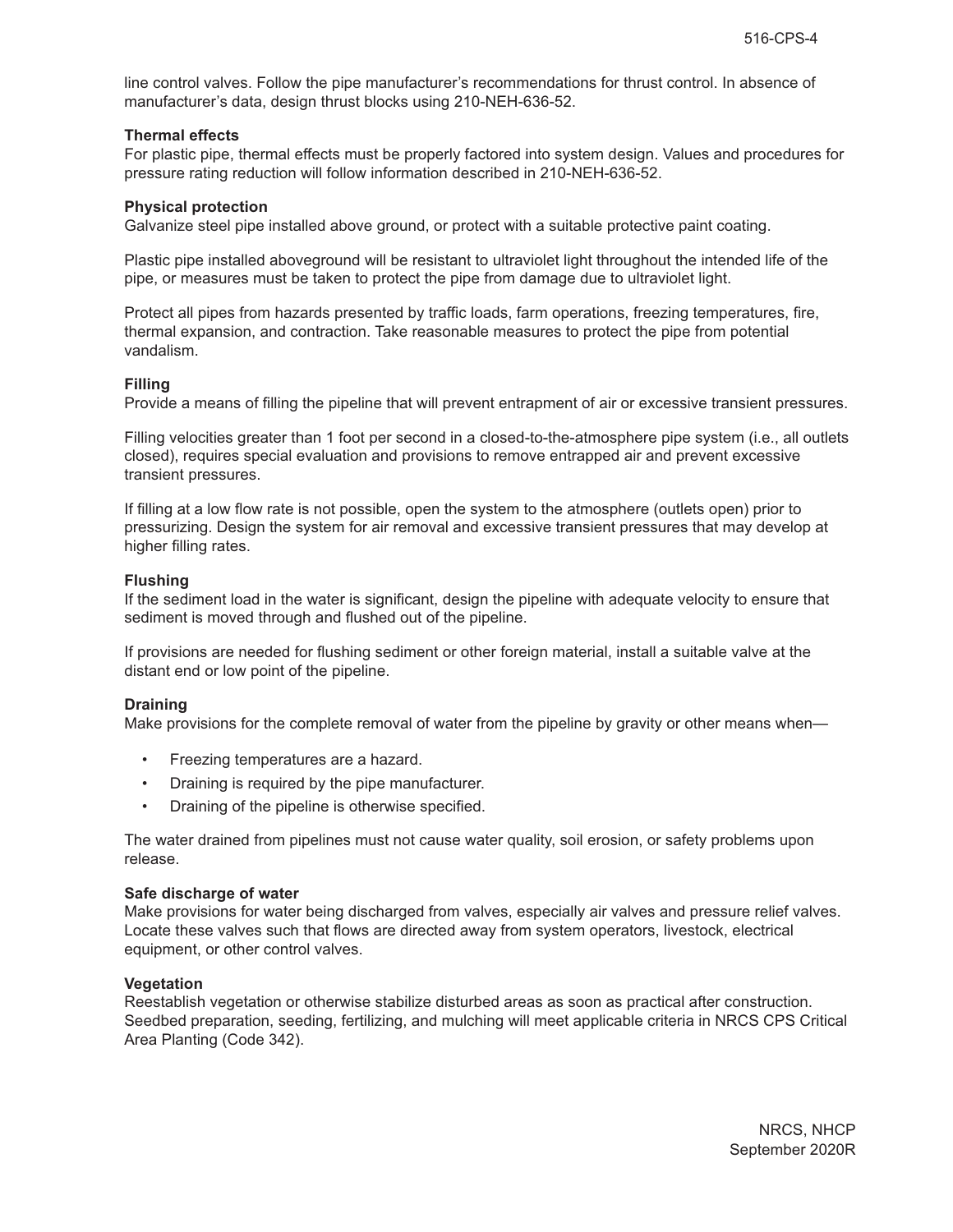# **Safety**

Pipeline systems may present a safety hazard to people during installation and operation. Ensure safe conditions by—

- Addressing trench safety in design and during construction.
- Providing protection for people from high pressure water blowing from pressure relief, air release, and other valves.
- Determining the existence or nonexistence of underground utilities prior to construction.

#### **Additional Criteria for Reducing Energy Use**

Provide analysis to demonstrate reduction of energy use from practice implementation.

Reduction of energy use is calculated as average annual or seasonal energy reduction compared to previous operating conditions.

# **CONSIDERATIONS**

# **Economics**

Consider economics in pipeline design by—

- Selecting pipe sizes based on lifetime energy requirements, versus initial costs of materials.
- Selecting pipe material based upon the expected service life of practice.
- Considering hydropower applications as alternatives to the use of pressure reducing valves or reduced pipe diameters to induce friction loss.

# **Other Resources**

Consider potential impacts to other resources including the visual design of pipelines and appurtenances, especially in areas of high public visibility.

#### **PLANS AND SPECIFICATIONS**

Prepare plans and specifications for livestock pipelines that describe the requirements for applying the practice according to this standard. As a minimum, the plans and specifications will include—

- A plan view of the layout of the pipeline.
- Profile view of the pipeline.
- Pipe sizes and materials.
- Pipe joint requirements.
- Pipe support requirements, as applicable.
- Site-specific construction specifications that describe in writing the installation of the pipeline. Include requirements for pressure testing of the pipeline.
- Depth of cover and backfill requirements, as applicable.
- Vegetative establishment requirements, as applicable.

# **OPERATION AND MAINTENANCE**

Develop an operation and maintenance (O&M) plan for each livestock pipeline system installed. The plan should document needed actions to ensure that practices perform adequately throughout their expected life. As applicable, include—

- Draining procedures.
- Marking crossing locations.
- Valve operation to prevent pipe or appurtenance damage.